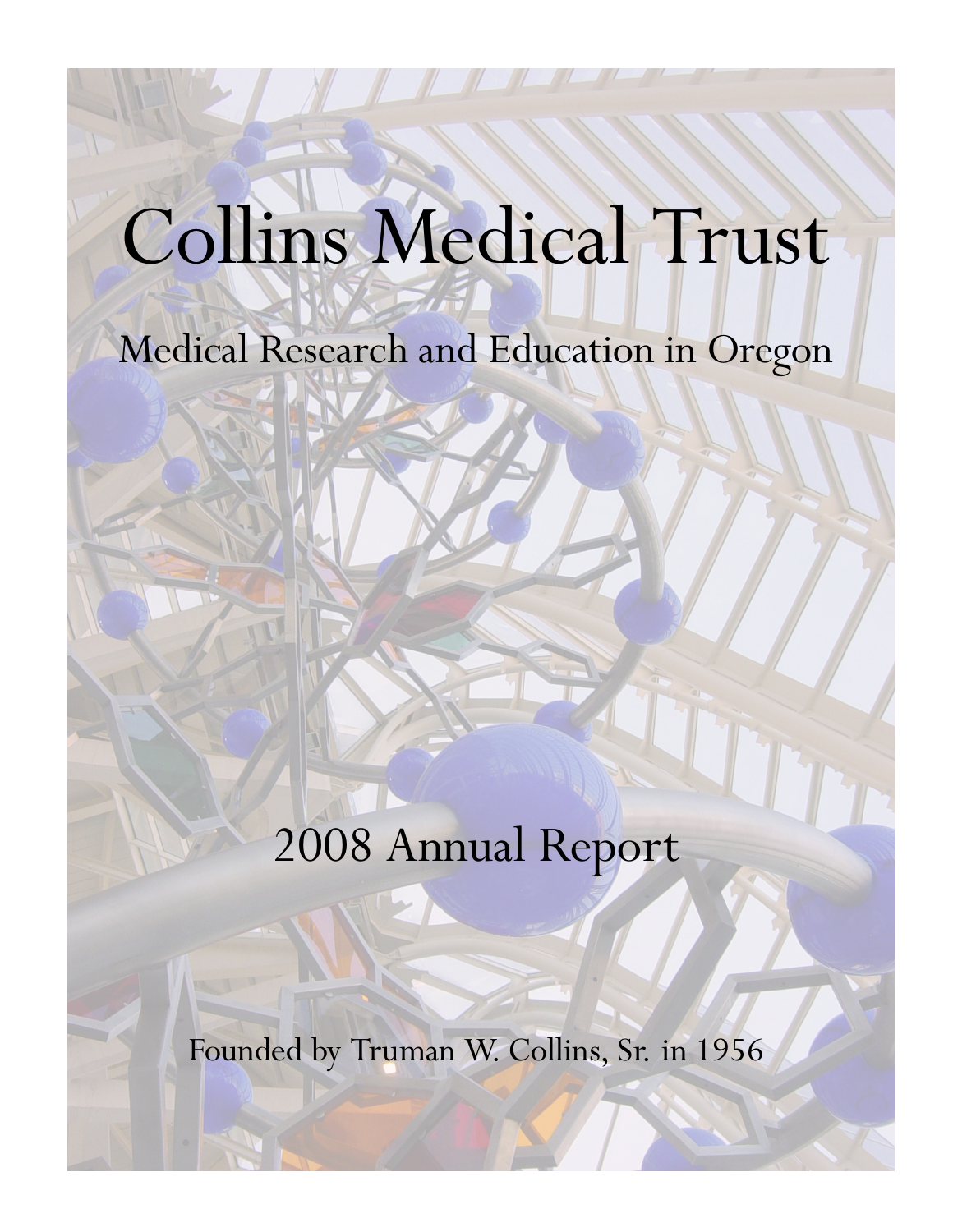#### Collins Medical Trust 2008 Annual Report

#### **Purpose and History**

"The principal and income of the trust fund shall be used (a) to aid, further, promote, develop, encourage and sponsor research, experiment and work in the cause, cure and treatment of human diseases or in any field of medical research, and (b) to aid, further and promote medical education."

The Collins Medical Trust was founded by Truman Collins Sr. in the fall of 1956. He was interested in the medical field and wanted to set up a trust that would contribute to medical research and education taking place in Oregon. Contributions were made to the trust over the next ten years or so, and its assets have grown significantly since that time, largely due to the wise investment decisions of the financial adviser, Jim Miller, over the first forty years of the Trust's existence.

Because the Trust makes relatively small grants—typically in the \$15,000 to \$30,000 range—our focus for research grants has primarily been seed funding to projects that will go on to request from the NIH or other large funders in a later stage.

Since its inception, the Collins Medical Trust has made grants totaling about \$6.4 million.

#### **Trustees and Staff**

Nancy Helseth: Administrator (1993 – present) Truman Collins Jr.: Trustee (1990 – present) Dr. Elizabeth Eckstrom: Trustee (2003 – present) Dr. Walter McDonald: Trustee (2005 – present) Timothy Bishop: Treasurer (1990 – present)

#### **Financial Statements (Fiscal year ending September 30, 2008)**

| Assets:      | 2008        | 2007        | Income:                       | 2008          | 2007         |
|--------------|-------------|-------------|-------------------------------|---------------|--------------|
| Cash         | \$230,420   | \$357,396   | Income (interest & dividends) | \$287,534     | \$260,120    |
| Stocks       | \$6,873,378 | \$8,152,917 | Realized gains                | \$15,961      | (15, 472)    |
| Bonds        | \$69,000    | \$137,625   | Unrealized gains              | (1,341,914)   | \$777,015    |
| Total assets | \$7,172,798 | \$8,647,938 | Total income                  | (1,038,419)   | \$1,021,663  |
|              |             |             |                               |               |              |
| Liabilities  | $(*34,617)$ | $(*42,129)$ | Taxes & investment expense    | $(*7,400)$    | $(\$6,722)$  |
| Net Assets   | \$7,138,181 | \$8,605,809 | Net Investment Income         | (1,045,819)   | \$1,014,941  |
|              |             |             |                               |               |              |
|              |             |             | Grants - net                  | $(*421,809)$  | $(*442,138)$ |
|              |             |             | Net revenue                   | (1, 467, 628) | \$572,803    |

#### **Assets and Liabilities**

#### **Revenue and Expenses**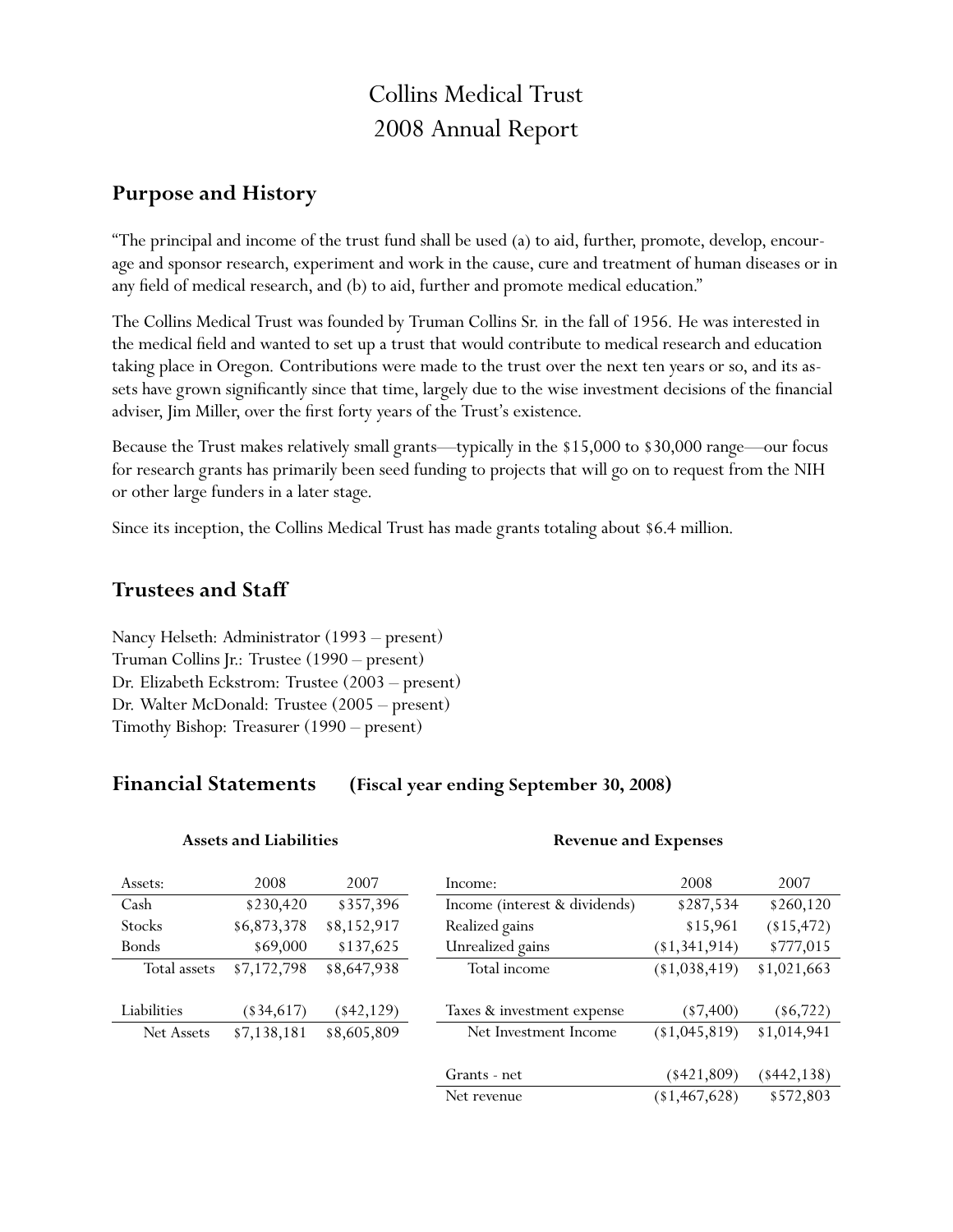#### **2008 Grants (October 1, 2007 – September 30, 2008)**

#### **Research**

- \$20,000 Portland VA Research Foundation, Inc. Sonemany Salinthone, Ph.D. Investigating the Effects of Lipoic Acid on NK cells: A Novel Treatment Strategy for MS
- \$29,290 OHSU Foundation Philip Stork, M.D. A New Model for Studying Gene Expression Patterns in Response to Altered Hemodynamic Conditions in the Developing Heart
- \$29,750 OHSU Foundation Malcolm Low, Ph.D. The Role of Proopiomelanocortin Neurons in Feeding and Obesity: An anatomical and Behavioral Analysis
- \$30,000 OHSU Foundation Sarah Byers, Ph.D. Phosphorylation Sites that Regulate c-Myc's Proliferative and Apoptotic Functions
- \$25,993 OHSU Foundation Brian Rogers, M.D. Early Detection of Neurological Disorders for Early Intervention
- \$30,000 Portland State University Sean Kohles Cell Biomechanics and the Study of Disease States
- \$30,000 OHSU Foundation Peggy Su Choo Chang, M.D. Altered c-Myc Phosphorylation Sites at Threonine 58 and Serine 62 in the Generation of Pediatric Brain Tumors
- \$30,000 OHSU Foundation Justine R. Smith, MBBS, Ph.D. Migration of Th17 Cells Into the Human Eye
- \$29,984 OHSU Foundation Anna Kuang, M.D. The Role of the Mammalian Target of Rapamycin in Keloid and Hypertrophic Scars
- \$25,000 OHSU Foundation Michiko M. Nakano, Ph.D. Antimicrobial Activity of C9ASA against Methicillin-Resistant Staphylococcus Aureus
- \$30,000 OHSU Foundation Owen McCarty, Ph.D. Characterization of Protein C as a Novel Prohemostatic Agent
- \$29,175 OHSU Foundation Bin, Lu, Ph.D. Stem/Progenitor Cell Therapy for Macular Dystrophy

Total Research: \$339,192 (80%)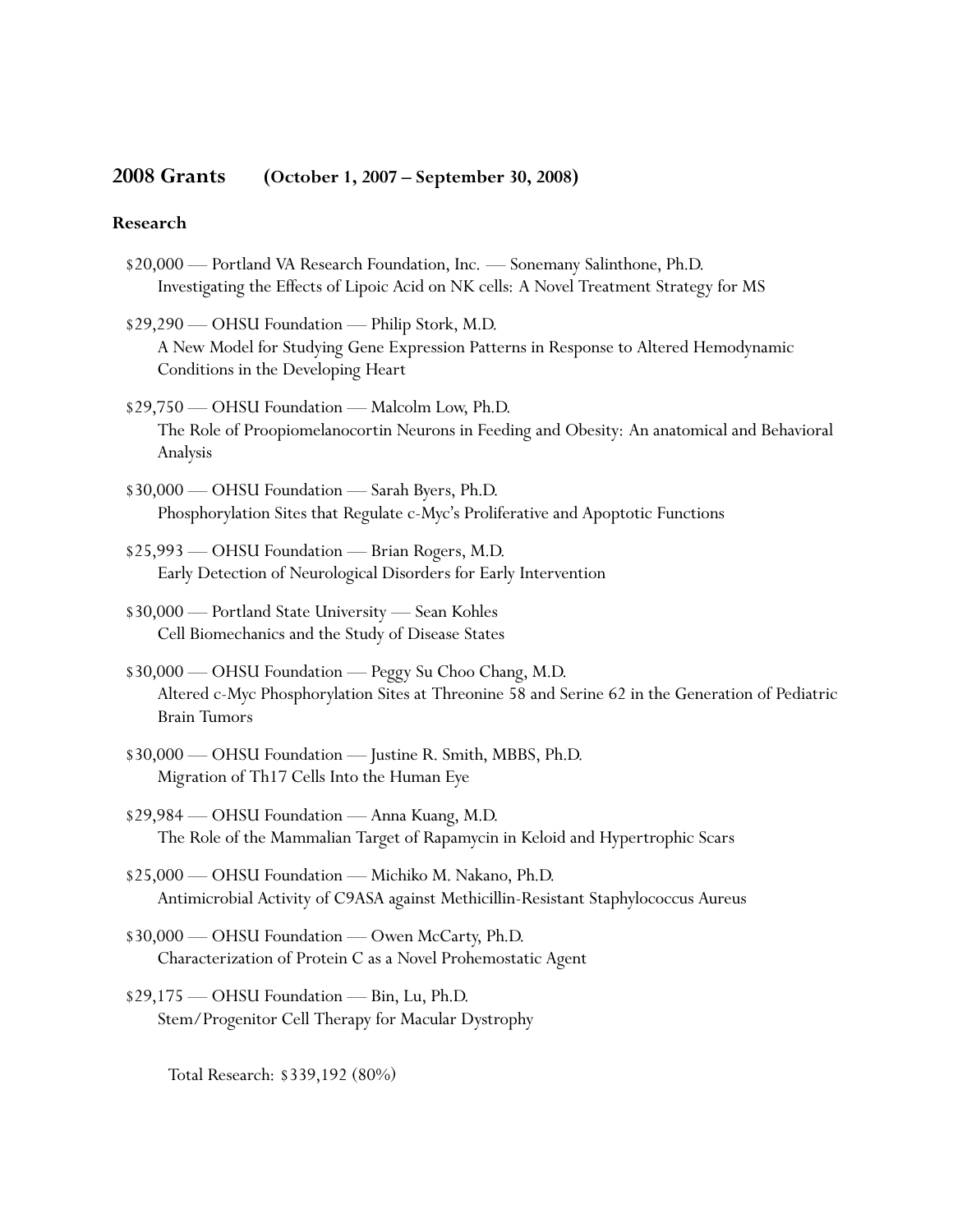#### **Education**

\$67,000 — Linfield School of Nursing Paquet Scholarship Fund, Half for Endowment and Half for Current Scholarships.

\$20,000 — Western Oregon University Simulation Lab Equipment for their Nursing Program.

Total Education: \$87,000 (20%)

**Total Grants approved in 2008: \$426,192**

#### **Highlights from Prior Grants**

#### **Improving Care of the Dying: Overcoming Barriers and Advancing Gains in End of Life Care — Susan W. Tolle, M.D. — OHSU**

In 1998, Dr. Susan Tolle and her colleagues had just published a manuscript demonstrating a new way to assure that nursing home resident's wishes to have or to limit treatment would be respected when they move from their nursing home to the hospital. For one year, they followed frail residents at eight nursing homes using the bright pink Physician Orders for Life Sustaining Treatment (POLST) form to document patient preferences for or against life-sustaining treatment. Of the 180 nursing home residents who wanted the focus of their care to be on their comfort, not one person's wishes were ignored, and none received CPR or admission to intensive care against their wishes. A few Oregon nursing homes were using the POLST program at the time. Educational tools needed to be shared with nursing home leaders throughout Oregon. The Collins Medical Trust awarded the OHSU Center for Ethics in Health Care a grant of \$27,080 to conduct a series of educational conferences throughout the state. A primary goal was to teach health care leaders in nursing homes how to use the POLST Program. With skills learned at these conferences, these leaders became change agents, returning to their facilities to work with others to guide the development of educational programs and policy change that supported the use of the POLST form.

A decade later, the impact of this initial grant has been profound. The Robert Wood Johnson, Nathan Cummings and Kinsman Foundations have contributed over two million dollars toward educational programs for health care professionals in nursing homes, hospitals and hospice programs throughout Oregon. The National Institutes of Health (NIH) has awarded an additional \$1.4 million for a multi-state POLST research grant. The POLST program has been widely adopted throughout Oregon and beyond. Currently all Oregon Medicare certified hospices use the POLST program, and it is used in all but seven Oregon nursing homes. As of August 2008, 24 states are developing or have implemented a POLST Program modeled after the program developed in Oregon. (See www.polst.org) As a result, hundreds of thousands of Americans are more likely to have their preferences for care in the final stages of life honored.

#### **Apprentices in Science and Engineering — Saturday Academy**

In 2003 the Collins Medical Trust awarded Saturday Academy a three-year \$17,000 grant to fund some of our state's best and brightest high-schoolers in their Apprentices in Science and Engineering (ASE)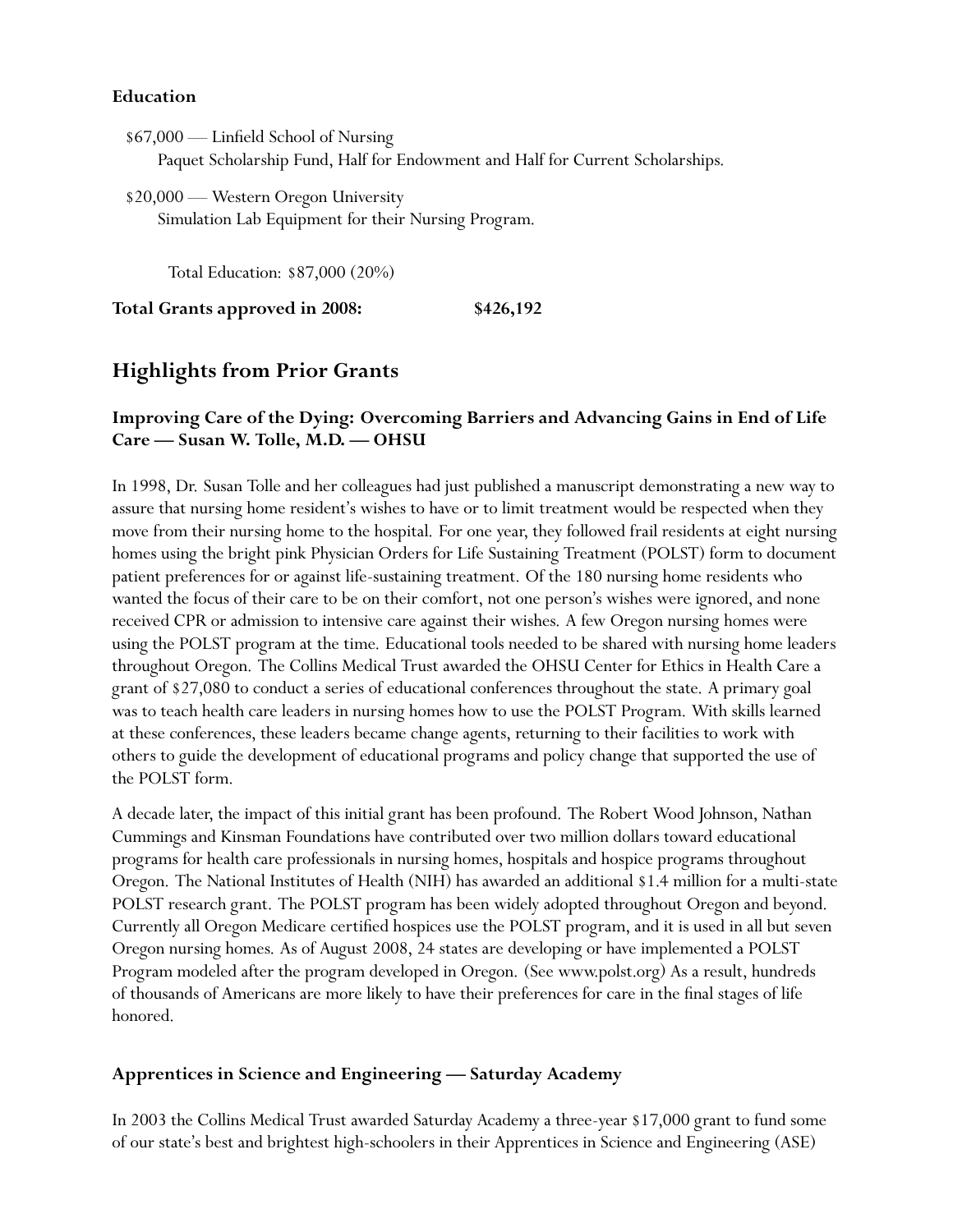Program. ASE encourages young people to pursue education and careers in fields that are critical to our community's and our nation's future by placing them in apprenticeship positions with community experts and professionals.

Over the course of the three-year grant the nine students worked directly with Dr. David Sahn at Oregon Health & Science University. The apprentices used ultrasound technologies to image and quantify cardiac function. The focus of research was to develop creative and non-invasive methods of exploring cardiac anatomy and physiology. They used a pig heart imbedded with specially designed monitoring devices to monitor heart muscle performance. Data was then recorded and analyzed to create a baseline for comparison to the Torrent-Guasp model of heart structure and cardiac output, an alternative concept of the heart muscle functions to pump blood. Although the work of Dr. Sahn is ongoing and evolving, his lab has used the students work as pilot data in an effort to secure funding for developing advanced methods for understanding cardiac mechanics.

Today the apprentices are attending some of our country's finest colleges including Stanford, Norte Dame and New York University. Since their apprenticeships some of the students have also worked at OHSU and the National Heart, Blood and Lung Institute and done presentations for the American College of Cardiology.

#### **The Relationship between Autism and Cholesterol Synthesis — Robert Steiner, M.D. and Darryn Sikora, Ph.D. — OHSU Children's Development and Rehabilitation Center**

In June of 2005, the Collins Medical Trust made a \$30,000 grant to this team. These OHSU specialists, clinicians and scientists are making significant advances in understanding how abnormalities in the brain's ability to synthesize cholesterol might be directly linked to autism. The Collins Medical Trust provided funding to Robert Steiner, M.D. and Darryn Sikora, Ph.D., in support of a study titled, *The Relationship between Autism and Cholesterol Synthesis*. The grant supported the critical early phases of groundbreaking research, which included extensive genetic and biochemical analyses of more than 60 patients. Data collected from these patients is now beginning to shed light on the causes of some cases of autism. As a result of this success, Cure Autism Now (CAN) provided significant funding to carry the research further.

In addition, the Northwest Health Foundation awarded a prestigious Hatfield Fellowship to Trevor Hall, Ph.D., a young OHSU autism researcher on the team. Building on the original project supported by the Collins Medical Trust, Dr. Hall is conducting extensive neuropsychological testing of children with autism to examine brain functioning and behavior to better understand the potential role of cholesterol synthesis in autism. Using the latest genomic DNA micro-array analysis technology, Dr. Hall and the OHSU research team are now able to study about 90 different genes to examine subtle differences in lipid and cholesterol metabolism that might correlate with autism symptoms. When the research first began, the research team was only studying a single gene (the gene causing Smith-Lemli-Opitz Syndrome) in autism. Now the team can study 90 related genes. Currently, almost a dozen research team members are working to analyze the data collected over the past several years and prepare the results for publication.

By understanding the link between autism and cholesterol synthesis in the brain, this research holds the promise for novel and practical interventions and treatments that may significantly improve life for children with autism and their families.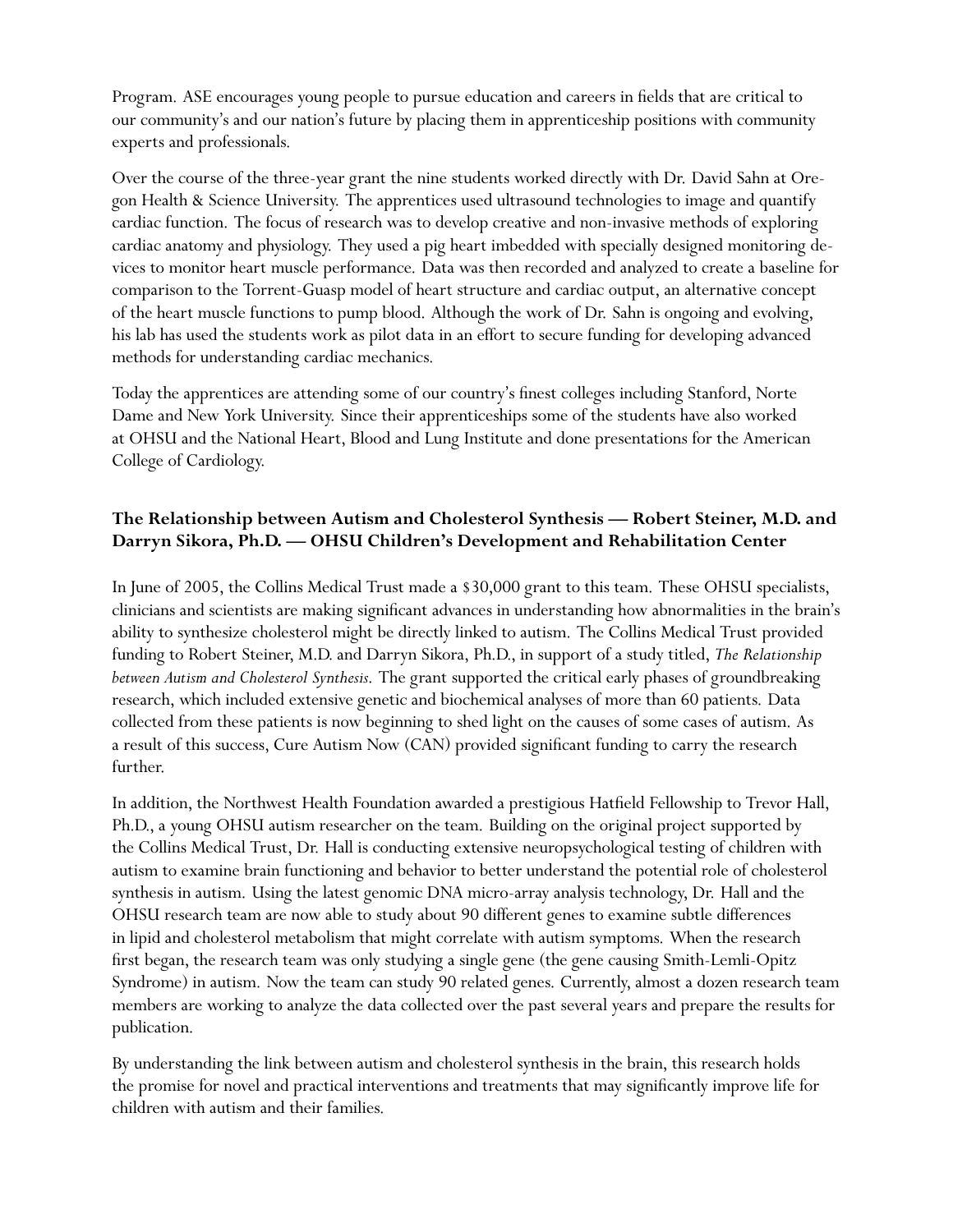#### **Policies**

The Original Trust document states that monies from the Trust shall be used:

"To aid, further, promote, develop, encourage and sponsor research, experiment and work in the cause, cure and treatment of human disease or in any field of medical research, and

To aid, further and promote medical education."

With this statement as a guide, and having knowledge of the desires and concerns of the Trustor, Mr. Collins, and applicable laws, the Trustees over the ensuing years have established the following *general guidelines* under which grant requests are considered:

- 1. Disbursements are made only to applications which have established their tax-exempt status with the U.S. Treasury Department and are operated exclusively for scientific and/or educational purposes.
- 2. Preference is given to projects and programs conducted by qualified organizations within the State of Oregon.
- 3. Funds cannot be paid directly to or for the benefit of any specific individual. This does not preclude grants to qualified institutions for organized scholarship programs. Education is generally geared toward the education of health care professionals.
- 4. Grants for annual operating budgets or for deficit financing are not favored.
- 5. Disbursements are normally not made to "Private Foundations", as defined in the Internal Revenue Code.
- 6. The Trust will not support efforts to influence legislation or other political action.
- 7. In considering projects or programs involving substantial funds, the Trust prefers to participate with other donors and expects the applicant to seek additional support.

#### **Submission Procedures**

Requests for information and applications for grants from the **Collins Medical Trust** should be presented in writing. Applications need not be formal and should include an Executive Summary suitably brief to present the necessary facts about the applying organization and the project for which the grant is being sought, supported by sufficient technical detail to present a clear picture of the project and expected outcomes. Project outcomes should be clearly articulated, along with an evaluation plan that will determine how successful the project was in attaining its objectives.

The application should include (If the Trustees believe further information is required, they may request an interview with a principal of the applicant and/or a visit to the applicant's facility):

1. The exact name of the organization or agency making application, and the specific date when requested funds will be required.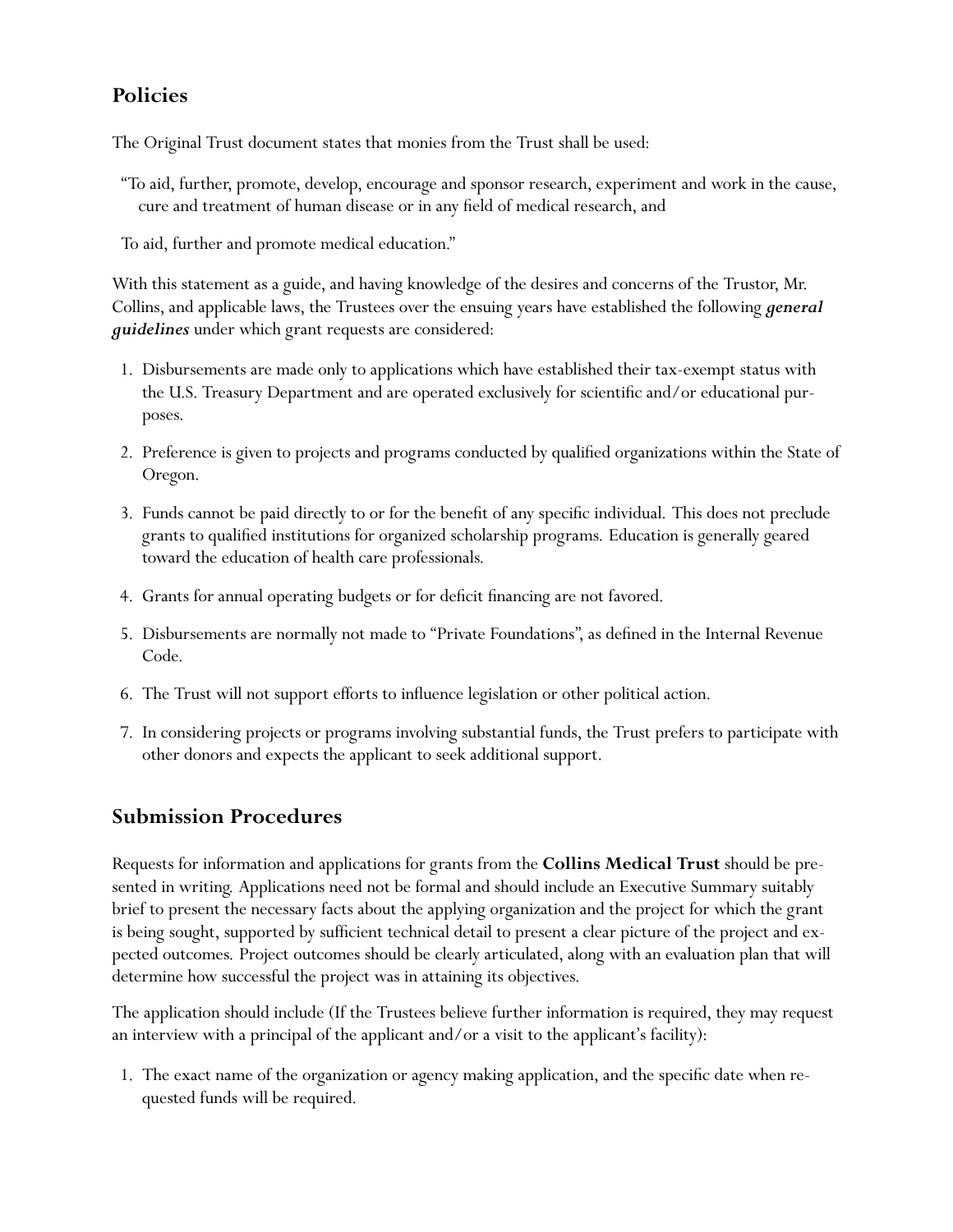- 2. A copy of the letter from the Treasury Department of the United States which grants tax exempt status; also a statement that the applicant is classified as "Not a Private Foundation", as defined in the Internal Revenue Code.
- 3. The nature of the project for which funds are requested. Projects seeking funding for symposiums, seminars or conferences should contain details regarding course evaluations.
- 4. Curriculum vitae of the investigator(s). NIH format is preferred. Junior investigators should identify their primary mentor(s) as preference is given to projects associated with respected mentor(s).
- 5. Bibliography supporting the project.
- 6. In research projects involving human subjects, the status of IRB approval should be included.
- 7. A budget for the proposed project.
- 8. Estimated total of funds required for the proposed project and the amount sought from the **Collins Medical Trust**.
- 9. Anticipated source of balance required in excess of funds requested from the Collins Medical Trust.
- 10. Other sources being approached for financial assistance for the project.

Electronic submission (preferred): via email to nhelseth $(\partial\text{collinsco.com}$  (.pdf format preferred).

Hard copy submission: Submit the *original and 1 photocopy* of the proposal (including any supporting documentation). Mail to:

> Nancy L. Helseth, Administrator (503) 471-2223  $\text{Collins Medical Trust}$  nhelseth $@$ collinsco.com Portland, OR 97201

1618 S.W. First Avenue, Suite 500 <http://www.collinsmedicaltrust.org/>

#### **Replies to Applications:**

The Trustees meet *three times a year*, in January, May and September. Requests should be submitted by the *first day* of these months to receive timely consideration. It is not possible to react to emergency requests for crash programs. When an application has finally been acted upon by the Trustees, it will be accepted or rejected in writing sent to the mailing address of the applicant by the first week in the following month.

#### **Reports:**

The organization receiving a grant from the **Collins Medical Trust** has a responsibility to report on the use of the funds granted. Unless otherwise indicated at the time disbursement is made, reports are requested to be made annually until the entire grant has been expended. These reports should cover not only progress, but also evaluate the results being achieved. Additionally, throughout the duration of the project, any substantial changes in scope, personnel, or funds that are re-directed from the original purpose, should be reported to the Administrator of the Collins Medical Trust for approval by the Trustees at their next regularly scheduled meeting. Lastly, the Collins Medical Trust appreciates acknowledgment, primarily in scientific publications, for their contribution in support of the project.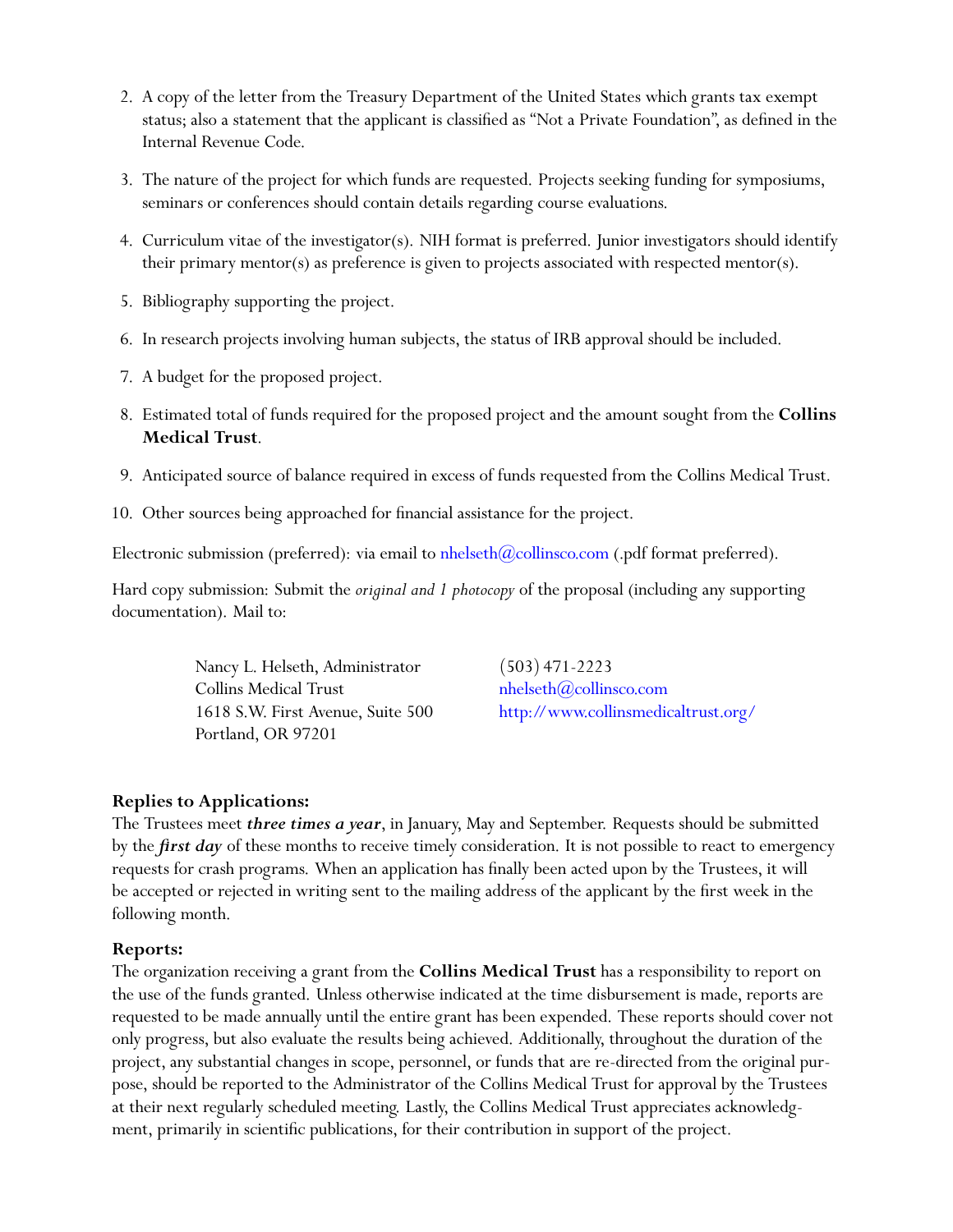#### **Trustee Biographies**

#### **Walter J. McDonald, MD, MACP**

Walter received his undergraduate education at Williams College and his MD degree at the University of Michigan. Following a residency in internal medicine at Oregon Health Sciences University, he returned to Michigan for training in Endocrinology. He is certified in both internal medicine and endocrinology.

Walter was the Chief of Medicine at the Portland Oregon VA Medical Center for 12 years beginning in 1979. He then assumed the role of Associate Dean for Education at the Oregon Health Sciences University. In 1995 he became the CEO of the American College of Physicians. In 2002 he assumed the role of CEO of the Council of Medical Specialty Societies, a position he held until 2008.

Walter serves on the Executive Committee of the Physicians Consortium for Performance Improvement, and is Chair of the ACP Foundation and a Board member on several other foundations.

He is a member of Alpha Omega Alpha and has been elected as a Master of the ACP. He has been recognized by Oregon Health Sciences University as Alumnus of the Year (1998) and has been recognized by a number of organizations for both his teaching and leadership skills.

His primary interests include quality improvement, continuing and graduate medical education, and professionalism.

#### **Elizabeth Eckstrom, MD, MPH**

Elizabeth is a geriatrician who specializes in promoting an active lifestyle in older adults and issues relevant to healthy aging in women. She is Director of Geriatrics at Oregon Health & Science University in Portland, Oregon, Section Chief of the Division of General Internal Medicine & Geriatrics, and Associate Professor of Medicine.

Her research has focused on teaching residents how to counsel elderly patients in physical activity, doctor-patient communication, and tai chi for prevention of falls in older people. She also studies the effectiveness of training primary care faculty in geriatrics, and speaks regionally and nationally on strategies to optimally care for older patients in primary care practice.

Personal interests include travel, windsurfing, telemark skiing, gardening, and reading.

#### **Truman W. Collins, Jr.**

Truman is the son of the founder of the Collins Medical Trust (Truman W. Collins, Sr.), and has been a trustee since 1990. Truman earned his Master's degree in Computer Science from Stanford University in 1987.

In addition to serving as Trustee of the Collins Medical Trust, Truman is the President of The Collins Foundation, and a board member of The Collins Companies. He also serves as a trustee of the OHSU Foundation, is a committee member of the Medical Research Foundation, and is a board member of The Chalkboard Project—an initiative of Foundations for a Better Oregon.

Truman also works part-time as a software engineer for Mentor Graphics Corporation in the area of Computer Aided Engineering software used for the design and fabrication of integrated circuits.